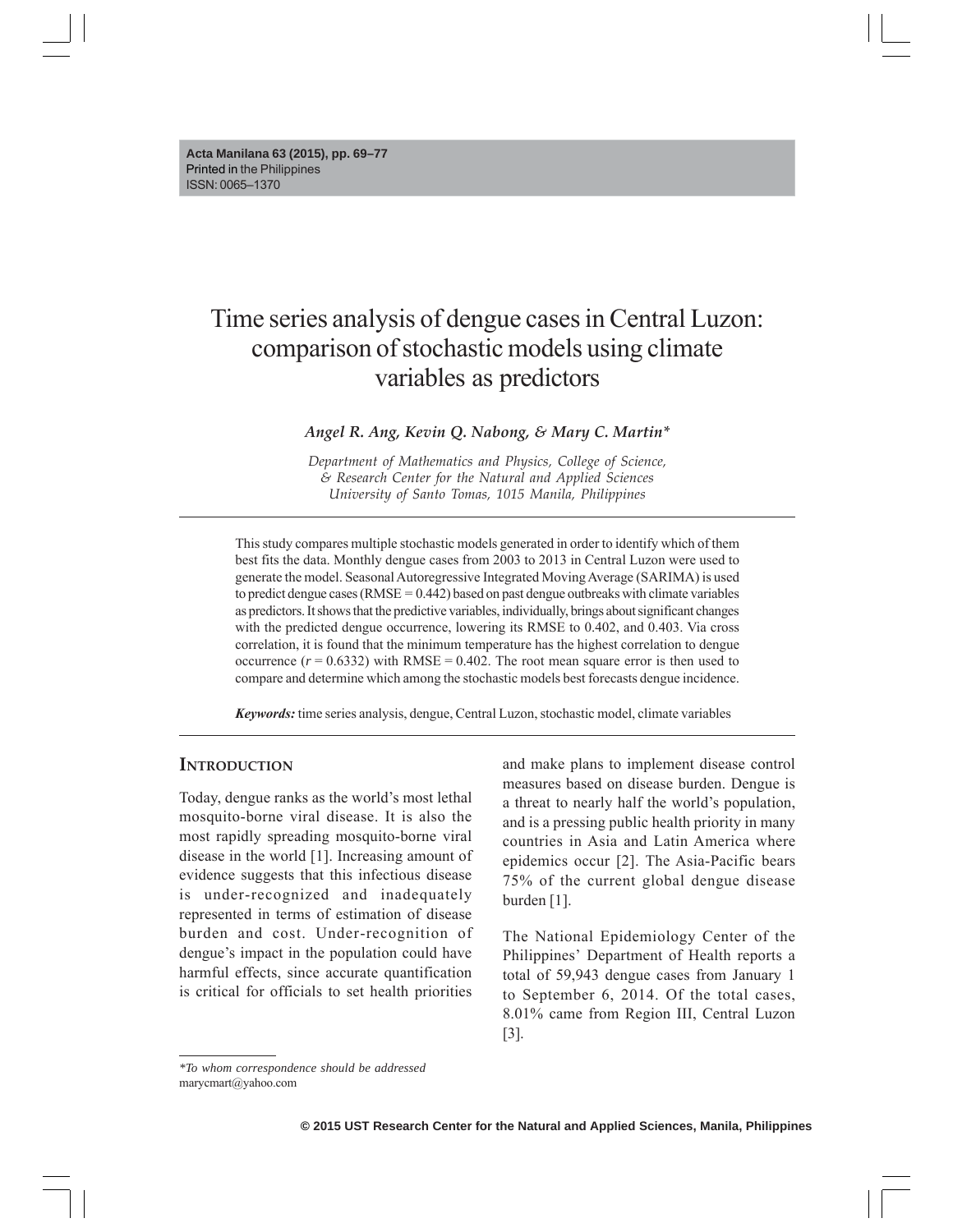Human health is one of the most vital sectors, which will be severely affected by climate change. Incremental increases in temperatures and rain regimes could trigger a number of adverse impacts; in particular, the outbreak and spread of water-based and vector-borne diseases leading to higher morbidity and mortality. The rise in global temperatures poses strong risks for natural systems and human societies. Around the world, countries are already facing negative impacts of global warming, changes in rainfall patterns, and increasing number of extreme weather events like cyclones, flooding, and drought. But only a few countries are as exposed and vulnerable to climate change as the Philippines.

Climate influences dengue ecology by affecting vector dynamics, agent development, and mosquito/human interactions. Although these relationships are known, the impact climate change will have on transmission is unclear. Links between climate and diseases with various modes of transmission (vector-, water-, food-, soil-and airborne) have been identified with the strongest associations being between climate and mosquito-borne diseases [4, 5].

There have been several studies in various countries to assess claims on the relationship between climate and dengue using different statistical tools such as correlation coefficients, linear univariate regression, linear multivariate regression, and time series analysis. Studies in Thailand [6, 7], Bangladesh [8], Singapore [9] and Trinidad and Tobago [10] revealed that increased temperature is correlated with dengue incidence. Rainfall is correlated also with dengue incidence from studies in Indonesia [11], Trinidad [10] and Thailand [7].

Time series analysis had been used in developing Autoregressive Integrated Moving Average (ARIMA) models to predict dengue outbreaks. Among the countries who developed ARIMA models for dengue assessment are Bangladesh [8], Brazil [12], China [13], and French West Indies [14].

A study using ARIMA models was done in the Philippines for the National Capital Region (NCR) [15]. Results show that climatic variables such as temperature, relative humidity, and rainfall are significantly correlated to dengue incidence.

This study aims to generate a prediction model of dengue outbreaks in the Central Luzon Region based on past dengue occurrences and climate variables. A comparison is done for the generated stochastic models using different climate variables as predictor so as to obtain the best model. Specifically it aims to identify the climate variables which are of significant relationship to dengue and quantify the strength of the relationship between dengue occurrence and individual climate variables.

# **EXPERIMENTAL**

*Settings.* Central Luzon is located north of the nation's capital, Manila, and is inhabited by a population of 11,218,177 [16]. In an area of 21,543 km2 , it has been the center of attention by the country's health department due to its alarming susceptibility and incidence of the dengue fever. According to the disease surveillance report of the DOH-Central Luzon conducted on 18th September 2014, 131 barangays in Central Luzon have been listed to have clustering of dengue cases [17].

*Data collection.* Monthly cases of dengue fever from year 2003 to 2013 were gathered from the Department of Health (DOH). Also, monthly data of Climate variables (i.e. humidity, rainfall, minimum and maximum temperature) were obtained from the Philippine Atmospheric, Geophysical, and Astronomical Service Administration (PAGASA).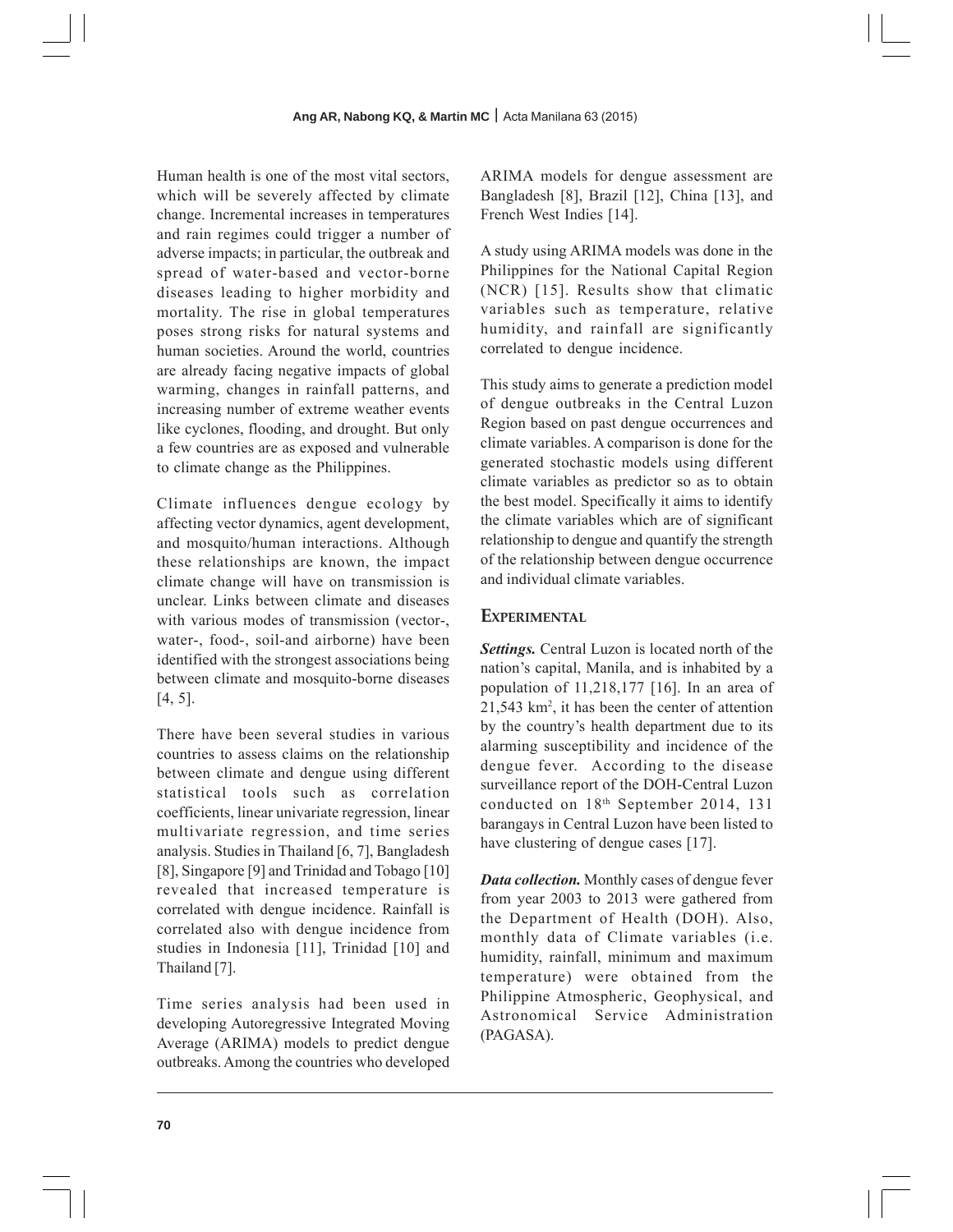Both dengue cases and climate variables were provided in Microsoft Excel file formats, so it was best to analyze them using the same program. In addition, SAS JMP 11 was used in comparison and contrasts of graphs and other visuals.

*Data processing and analysis.* The Box-Jenkins ARIMA models were used and compared with Neural Network in forecasting dengue incidence. These methods were also applied to identify which of the variables is the most significant. More precisely, the one which yields a lower RMSE will be favored.

The Box-Jenkins Seasonal Modeling. Data transformations made the data stationary, namely logarithmic transformation and 1<sup>st</sup> order Seasonal Differencing. Then, appropriate SARIMA models have been fitted to the data. The results from SARIMA are then compared to MATLABR2014's Neural Networks.

# **RESULTS**

*SARIMA method.* The graphs of dengue cases and the climatic variables were observed to have similar trends and pattern. This feature implies that all of the variables exhibit a common cyclical pattern. The dengue incidence had an irregularity between months 100 and 120. This behavior suggests an inconsistent variance in the series.

Further analysis showed that the minimum and maximum temperature and relative humidity displayed a constant mean and variance over time. Also, among the climate variables, the plot of the relative humidity had the strongest fluctuations in a single cycle.

Due to the inconsistency of the variance within the dengue series, the data could be transformed using its natural logarithmic equivalent,  $y^* =$ ln y, where y\* is now the transformed value of the original data, y. This transformation enabled an easier comparison within and among variables. For these same reasons, logarithmic transformation was also applied to the variable amount of rainfall.

After applying logarithmic transformation to the dengue cases, the resulting series incidentally exhibited a linear trend with a positive slope. Considering the nature of the data, a seasonal differencing was applied. A traditional tool to distinguish stationarity within a series is the Autocorrelation Function, ACF. If the time series is stationary, the ACF will die out quickly, otherwise, the series is nonstationary. The results shown in Fig. 1 indicates a nonstationary time series.

A conditional correlation used is the Partial Autocorrelation Function PACF. Behaviors of the ACF and PACF coefficients in Fig. 2 imply



**Figure 1.** Plot of the ACF coefficients for the logarithm of the number of the dengue cases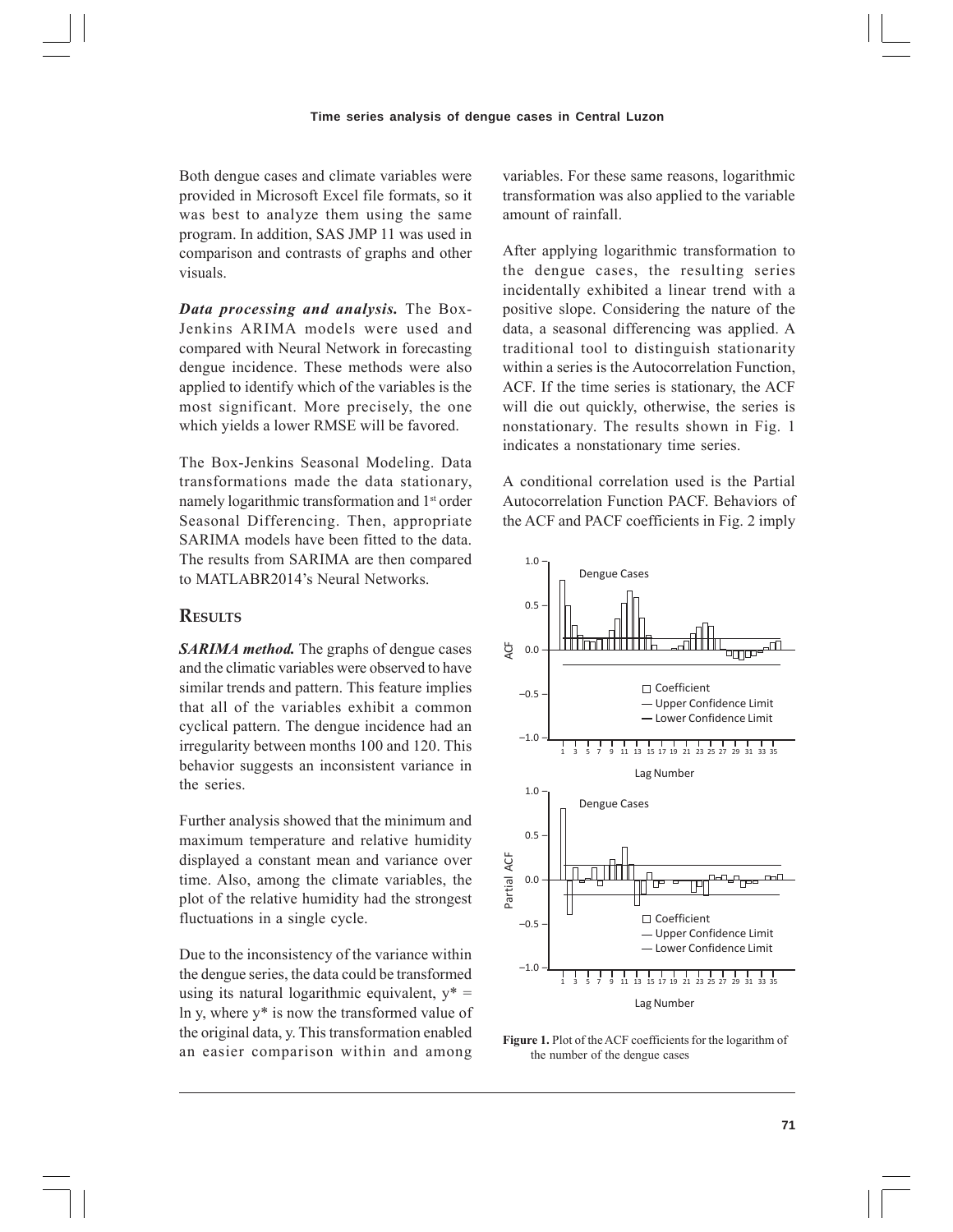a Seasonal Autoregressive Integrated Moving Average (SARIMA) model. Identifying a model requires inspection in both nonseasonal (p, d, q) and seasonal level (P, D, Q) of the ACF and PACF. The criteria of the ARIMA model can be identified through inspecting at what lag the ACF/PACF cut off.



**Figure 2.** ACF and PACF plots of the dengue time series after log transformation and 1<sup>st</sup> order seasonal differencing.

The stationarized dengue series exhibits, at a nonseasonal level, an ACF that dies down quickly and a PACF that cuts off after lag 3. This suggests an AR (3) model or an ARIMA (3, 0, 0). At seasonal level, the ACF cuts off at lag 1 and the PACF dies down quickly. This suggests an SMA (1).

To further justify the stationarity of the transformed series, a more specific tool designed to determine stationarity alone is used. This tool, the Variogram, was defined for both stationary and (many) nonstationary processes, unlike the autocorrelation. If a process is stationary, the variance of differences between observations far enough apart will stabilize and the variogram will flatten out and come to a stationary asymptote. A variogram of the number of dengue cases before and after transformation is illustrated in Fig. 3 and Fig. 4.

*Criterion Filling – Identification of (p, 0, q)(P, 1, Q).* ACF and PACF provided a tentative set of values for  $(p, d, q)(P, D, Q)$  which is still subject to verification since some other values can be associated to the analysis of ACF and PACF. Akaike's Information Criterion (AIC) was applied to choose which among the models best fit the data. The model with the lowest AIC was chosen. The Bayesian Information Criterion (BIC) was also observed, to ensure the sensitivity of the model to its number of parameters. Table 1 shows the list of AIC and BIC of other possible SARIMA models.

| <b>Seasonal</b><br><b>ARIMA Model</b>         | AR.        | MA           | <b>SMA</b> | AIC      | BIC     |
|-----------------------------------------------|------------|--------------|------------|----------|---------|
| Maximum Temperature<br>$(1,0,1)(0,1,1)_{12}$  | 0.75816408 | 0.43838571   | 1.00000*   | 258.806  | 267.169 |
| Minimum Temperature<br>$(1,0,1)(0,1,1)12 + c$ | 0.42928644 | $-0.0515006$ | 0.80122    | 145.5031 | 156.653 |
| Relative Humidity<br>$(1,0,1)(0,1,1)_{12}$    | 0.54627886 | 0.10677508   | 0.84246    | 533.3763 | 541.739 |
| Rainfall<br>$(1,0,0)$ $(0,1,1)_{12}$ + c      | 0.11500734 |              | 1.00000*   | 320.2837 | 328.646 |

**Table 1. Models of seasonal ARIMA Climate variables with estimates**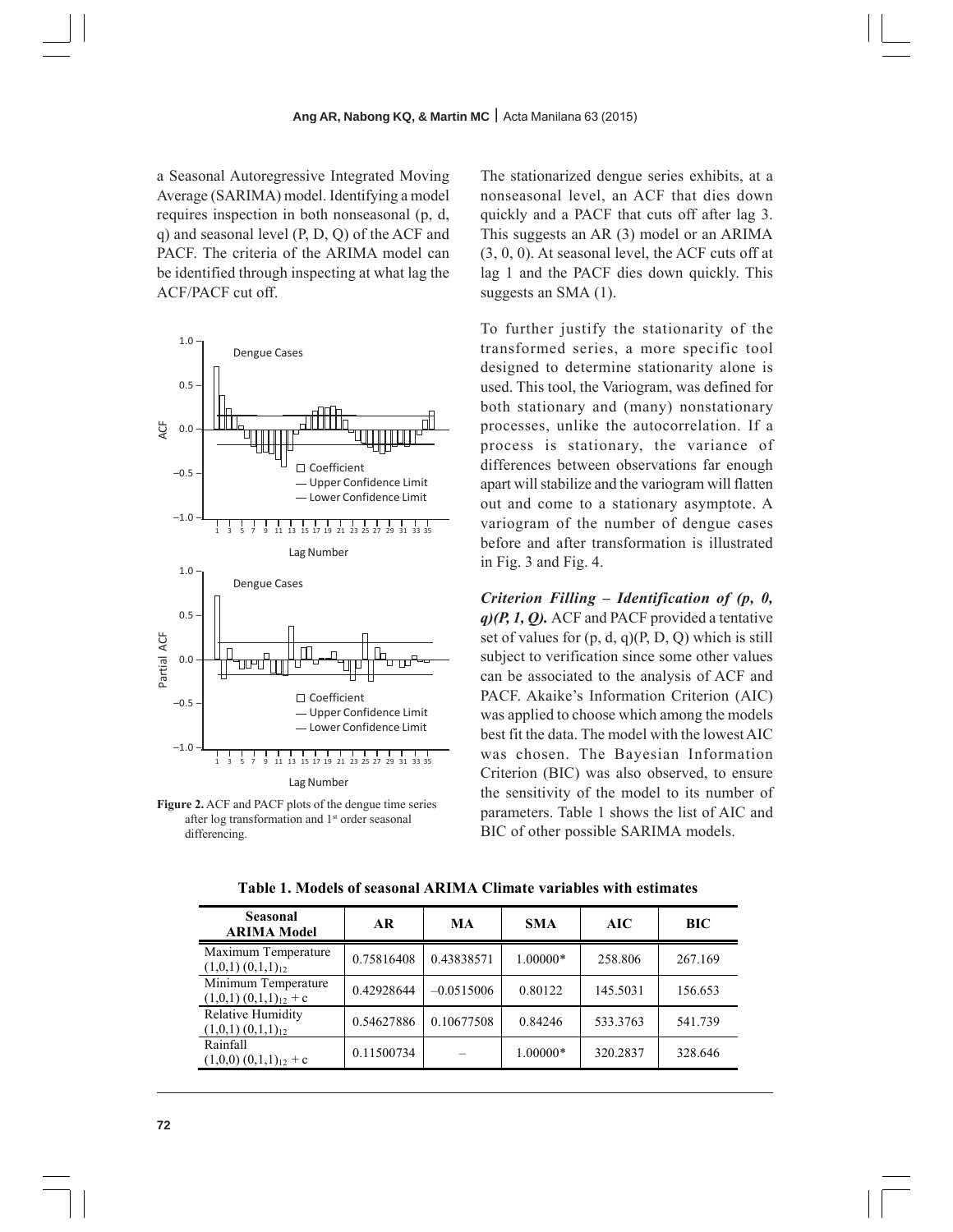#### **Time series analysis of dengue cases in Central Luzon**



**Figure 3.** Plot of the logarithmic transformation of dengue series before a 1<sup>st</sup> order seasonal differencing

| Table 2. Summary of the Ljung-Box     |  |
|---------------------------------------|--|
| <b>Statistics of the dengue cases</b> |  |

| <b>Climate Variable</b> | Ljung-Box $(Q18)$ |       |  |
|-------------------------|-------------------|-------|--|
|                         | <b>Statistics</b> | Sig.  |  |
| Maximum Temperature     | 15.15             | 0.368 |  |
| Minimum Temperature     | 15.77             | 0.327 |  |
| Relative Humidity       | 15.213            | 0.364 |  |
| Rainfall                | 1347              | ) 49  |  |

All climate variables were significantly related to the dengue cases, since the patterns or behaviour that may have been missed by the model after applying it was not significant, as measured by the Ljung-Box statistic - having a p-statistic (Sig.) greater than 0.05 as shown in Table 2.

According to the cross correlation coefficients, as illustrated in Table 3, the minimum temperature at lag 3 when treated as a time series by itself shows the highest similarity to the dengue series.

| Lag            | Variogram | Plot Variogram |
|----------------|-----------|----------------|
| 1              | 1.0000    |                |
| $\overline{2}$ | 2.2292    |                |
| 3              | 2.7598    |                |
| 4              | 2.7956    |                |
| 5              | 3.2115    |                |
| 6              | 3.9263    |                |
| 7              | 4.7292    |                |
| 8              | 5.3526    |                |
| 9              | 5.6614    |                |
| 10             | 6.1048    |                |
| 11             | 6.9924    |                |
| 12             | 7.7432    |                |
| 13             | 7.5456    |                |
| 14             | 7.4536    |                |
| 15             | 7.6336    |                |
| 16             | 7.7607    |                |
| 17             | 7.5847    |                |
| 18             | 7.4734    |                |
| 19             | 7.3474    |                |
| 20             | 7.2121    |                |
| 21             | 6.9566    |                |
| 22             | 6.7615    |                |
| 23             | 6.3576    |                |
| 24             | 6.1223    |                |
| 25             | 5.8983    |                |

**Figure 4.** Plot of the logarithmic transformation of dengue series after a 1<sup>st</sup> order seasonal differencing

**Table 3. Correlation coefficients of the climatic variables to the number of dengue cases** 

| <b>Climate Variable</b>      | Correlation |
|------------------------------|-------------|
| Lag (Maximum Temperature, 4) | 0.4691      |
| Lag (Minimum Temperature, 3) | 0.6332      |
| Lag (Relative Humidity, 1)   | 0.5827      |
| Lag (Rainfall, 1)            | 04895       |

Figure 5 shows the graph of dengue incidence when the best fit model (SARIMA (3,0,0)  $(0,1,1)_{12}$ ) is applied. The graph evidently exhibits a similar trend with the actual data. It can also be observed that the application of the external regressor, minimum temperature, posed significant positive changes in the graph, as the Ljung-Box statistics initially determined.

*Neural network.* Neural Network belongs to a family of statistical learning algorithms inspired by the way information are processed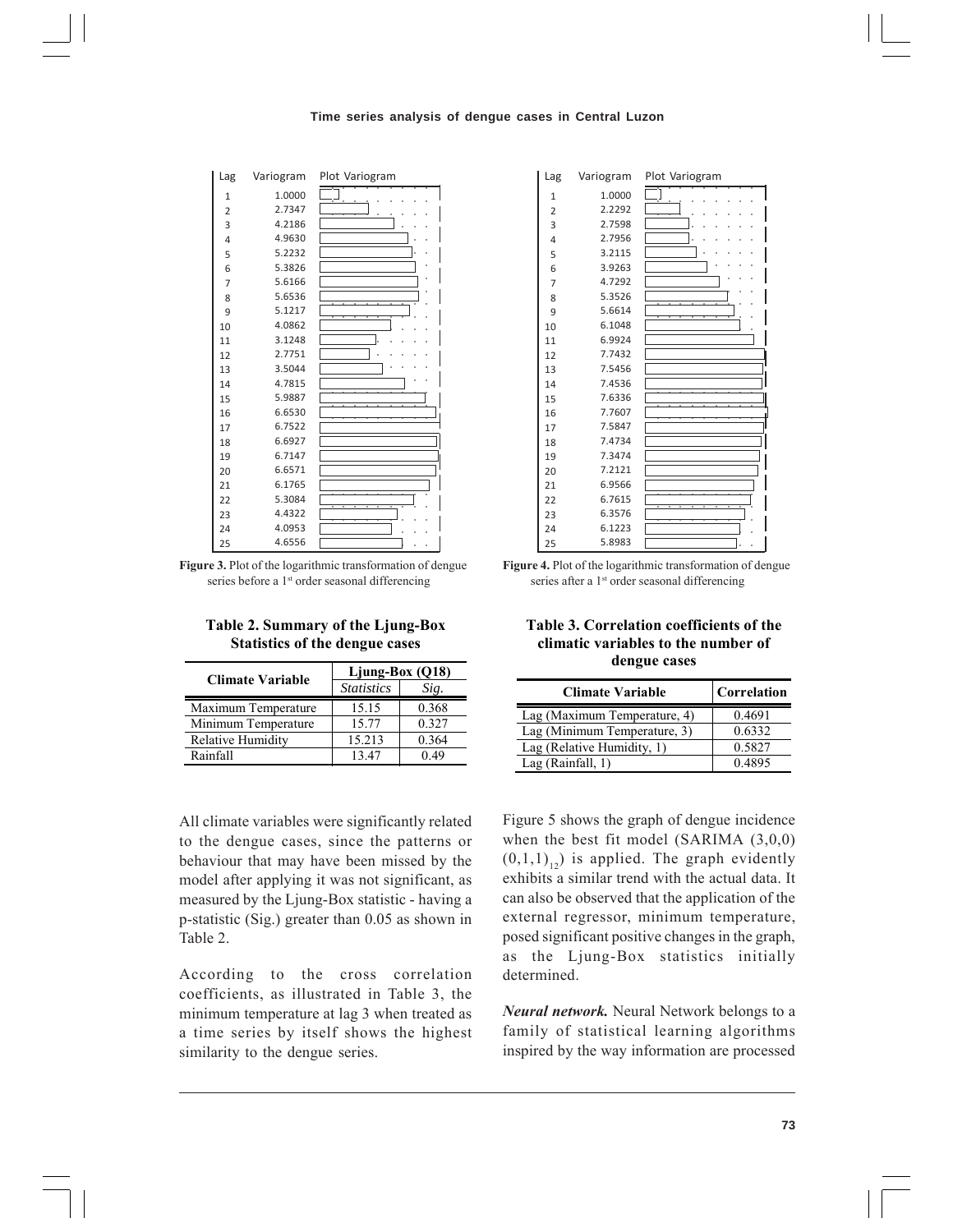by the biological nervous system such as the brain.

The MATLAB neural time series tool (*ntstool*) was used with dengue series as the target output and climactic variables as the input data. All three default training algorithms - Levenburg-Marquardt, Bayesian Regularization, and Scaled

# **Table 4. MSE and RMSE of climate variables as inputs and dengue series as target data, with Levenburg-Marquardt as training algorithm**

| Regressor                | Levenburg-<br><b>Marquardt</b> |             |  |
|--------------------------|--------------------------------|-------------|--|
|                          | <b>MSE</b>                     | <b>RMSE</b> |  |
| None                     | 0.2624                         | 0.5123      |  |
| Maximum Temperature      | 0.2452                         | 0.4952      |  |
| Minimum Temperature      | 0.1578                         | 0.3973      |  |
| <b>Relative Humidity</b> | 0.2997                         | 0.5475      |  |
| Rainfall                 | 0.3151                         | 0.5613      |  |

**Table 5. MSE and RMSE of climate variables as inputs and dengue series as target data, with Bayesian Regularization as training algorithm** 

| Regressor           | <b>Bayesian</b><br>Regularization |             |  |
|---------------------|-----------------------------------|-------------|--|
|                     | <b>MSE</b>                        | <b>RMSE</b> |  |
| None                | 0.2588                            | 0.5087      |  |
| Maximum Temperature | 0.2699                            | 0.5195      |  |
| Minimum Temperature | 0.1110                            | 0.3332      |  |
| Relative Humidity   | 0.1252                            | 0.3539      |  |
| Rainfall            | 0.1630                            | 0.4037      |  |

**Table 6. MSE and RMSE of climate variables as inputs and dengue series as target data, with Scaled Conjugate Gradient as training algorithm** 

| Regressor           | <b>Scaled Conjugate</b><br>Gradient |             |  |
|---------------------|-------------------------------------|-------------|--|
|                     | MSE                                 | <b>RMSE</b> |  |
| None                | 0.3960                              | 0.6292      |  |
| Maximum Temperature | 0.2795                              | 0.5287      |  |
| Minimum Temperature | 0.3346                              | 0.5784      |  |
| Relative Humidity   | 0.3836                              | 0.6193      |  |
| Rainfall            | 0.4549                              | 0.6745      |  |

Conjugate Gradient - in MATLAB were applied in generating the desired output layer, yielding three forecast results per variable per algorithm.

Within the 15 forecast columns from Microsoft Excel, only the ones with the lowest RMSE compared to Seasonal ARIMA were chosen. Table 4, Table 5, and Table 6 present a summary of the MSE and RMSE of the output of the three training algorithms for the various climate variables input.

Predictions chosen from the Neural Network are: *minimum temperature* as input value with Levenburg-Marquardt, also known as damped least squares used to solve non-linear least squares problems, as training algorithm. On the other hand, *minimum temperature, rainfall amount*, and *relative humidity* were the input values with Bayesian Regularization as their training algorithm.

The use of Scaled Conjugate Gradient as training algorithm yielded high RMSE and this was not used for comparison with seasonal ARIMA.



**Figure 5.** Plotted time series of actual and predicted dengue cases with Minimum Temperature as an external regressor after the application of SARIMA  $(3, 0, 0)$   $(0, 0, 1)_{12}$  + c in Central Luzon from January 2003 to December 2013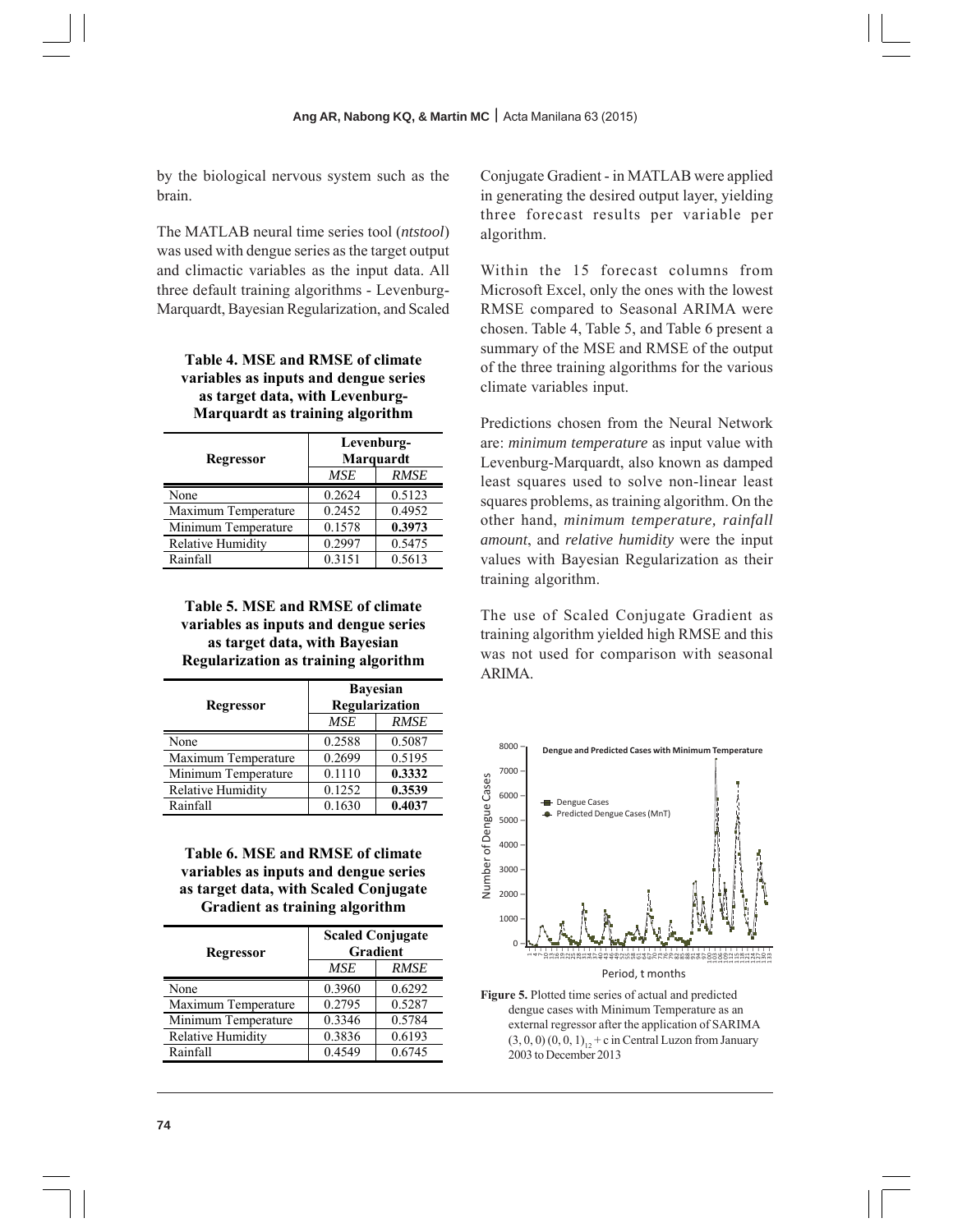

**Figure 6.** Actual and predicted dengue cases of Neural Network with minimum temperature using Levenburg-Marquardt as training algorithm.



**Figure 8.** Graph of actual and predicted values of Neural Network with rainfall using Bayesian Regularization as training algorithm.

The prediction figures from neural network algorithms.are shown in Fig. 6 to Fig. 9. Using minimum temperature as input values, the Levenburg-Marquardt training algorithm predicts a peak incidence of dengue in 2012 (Fig. 6). Actual cases show a high incidence between 2010 and 2011.

For the Bayesian Regularization algorithm, a peak dengue incidence was predicted between 2010 and 2011, using minimum temperature (Fig. 7), rainfall (Fig. 8) and relative humidity



**Figure 7.** Graph of actual and predicted values of Neural Network with minimum temperature using Bayesian Regularization as training algorithm.



**Figure 9.** Graph of actual and predicted values of Neural Network with relative humidity using Bayesian Regularization as training algorithm.

(Fig. 9) as the input values. These predictions are close to the actual cases.

### **CONCLUSION**

Cross-correlation, along with Ljung-Box statistic, revealed a significant degree of relationship between the climate variables and dengue occurrence. With the climatic variables treated as an independent time series to and with dengue cases, it revealed that the maximum temperature, minimum temperature, relative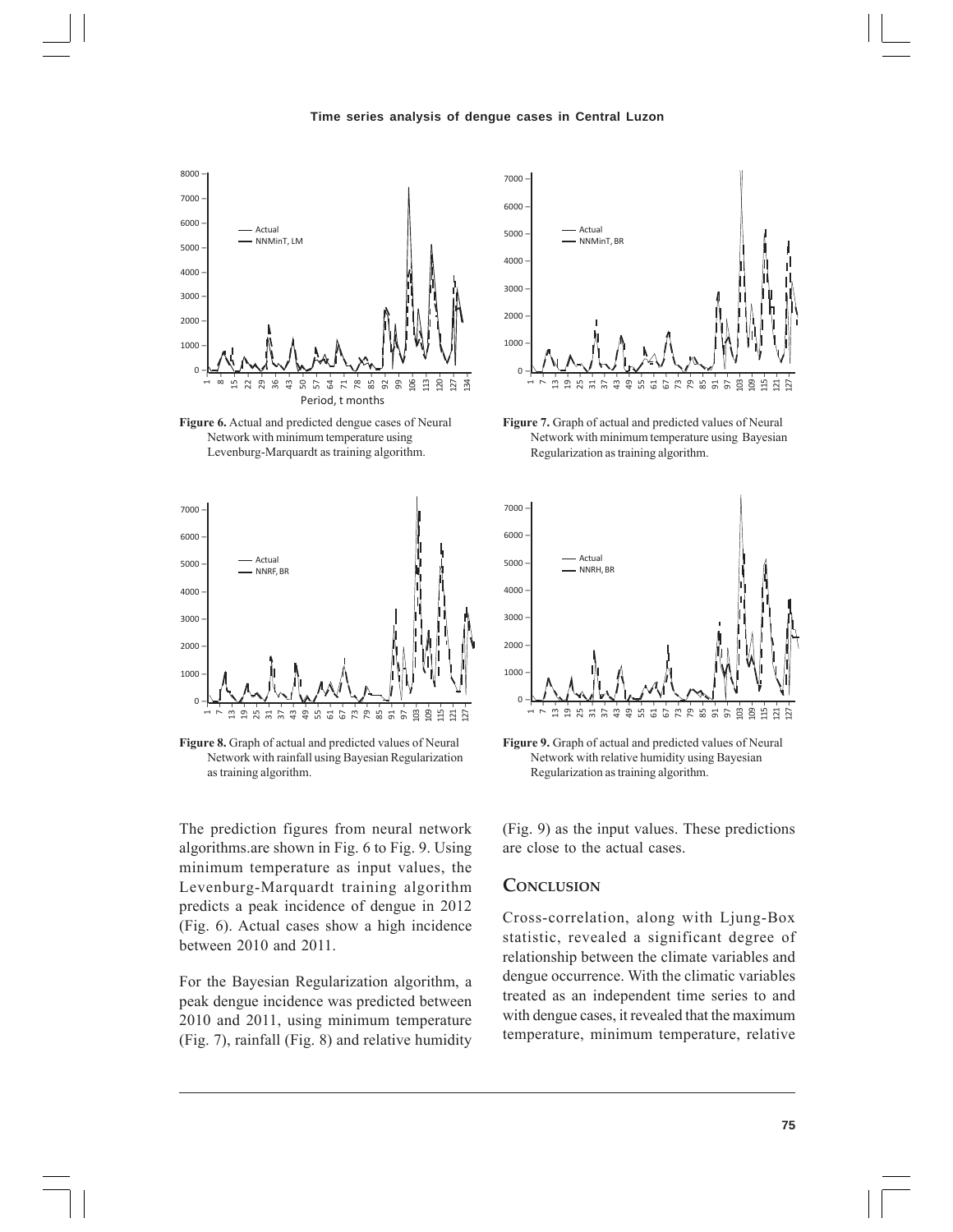humidity, and rainfall has a strength of 0.4691, 0.6332, 0.5827, and 0.4895, respectively. Evidently, minimum temperature has the highest correlation with dengue cases.

The best fit SARIMA model was found to be  $(3,0,0),(0,0,1)$ <sub>12</sub> with minimum temperature lag-3 as an external regressor. Dengue incidence correlates with maximum temperature in Central Luzon lag-4, relative humidity lag-1, rainfall lag-1.

Previous studies indicated correlation of dengue with minimum temperature in NCR lag-2 [15] and with average temperature lags 3-4 in Thailand [7]. In Taiwan, dengue is significantly correlated with maximum temperature lag 1–4, minimum temperature lag 1–3, relative humidity lag-1, and rainfall lag-2 [18].

Neural Network algorithms have a more powerful forecasting potential, yielding 4 RMSE values lower than the RMSE generated by the best fit SARIMA model.

# **ACKNOWLEDGMENTS**

The authors gratefully acknowledge the Philippine Atmospheric, Geophysical, and Astronomical Services Administration (PAGASA) for providing us with the data on the climatic variables and the Department of Health (DOH) and its regional offices for the data on the number of dengue cases.

# **REFERENCES**

- [1] *WHO ASEAN Workshop on Priority Action For Dengue Prevention and Control Report* **2011** July 12.
- [2] Guzman MG, Halstead SB, Artsob H, Buchy P, Farrar J, Gubleere DJ, 'Hunspereger E, Kroeger A, Margolis HS, Martinez E, Nathan MB, Pelegrino JL, Simmons C, Yoksan S, & Peeling RW. Dengue: a continuing global threat. *Nat. Rev. Microbiol.* **2010**; 8:S7-S16.
- [3] World Health Organization. *WPRO dengue situation updates.* Retrieved March 4, 2015 from http://www.wpro.who.int/philippines/areas/ communicable\_diseases/dengue/ continuation dengue area page/en/
- [4] Morin CW,Comrie AC, & Ernst K. Climate and Dengue Transmission: Evidence and Implications. *Environ. Health Perspect.* **2013**; 121:1264–1272.
- [5] Patz J, Martens W, Focks D, & Jetten T. Dengue fever epidemic potential as projected by general circulation models of global climate change. *Environ. Health Perspect.* **1998**; 106:147–153.
- [6] Kongnuy R & Pongsumpun P. Mathematical Modeling for Dengue Transmission with the Effect of Season*. Int. J. Math. Comput. Phys. Elec. Comp. Eng.* **2011**; 5:255–259.
- [7] Nakhapakorn K & Tripathi NK. An information value based analysis of physical and climatic factors affecting dengue fever and dengue haemorrhagic fever incidence. *Int. J. Health Geogr.* **2005**; 4:13.
- [8] Choudhury MZ, Banu S, & Islam MA. Forecasting dengue incidence in Dhaka, Bangladesh: A time series analysis. *Dengue Bulletin* **2008**; 32:29–37.
- [9] Burattini MN, Chen M, Chow A, Coutinho FA, Goh KT, Lopez LF, Ma S, & Massad E. Modelling the control strategies against dengue in Singapore. *Epidemiol. Infect.* **2007**; 136:309–319.
- [10] Wegbreit J. In: Arlinghaus SL & Drake WD (Eds.) The Possible Effects of Temperature and Precipitation on Dengue Morbidity in Trinidad and Tobago: A Retrospective Longitudinal Study. In Population-Environment Dynamics: Issues and Policy (University of Michigan, **1997**).
- [11] Corwin AL, Larasati RP, Bangs MJ, Wuryadi S, Arjoso S, Sukri N, Listyaningsih E, Hartati S, Namursa R, Anwar Z, Chandra S, Loho B, Ahmad H, Campbell JR, & Porter KR. Epidemic dengue transmission in southern Sumatra, Indonesia. *Trans. R. Soc. Trop. Med. Hyg.* **2001**; 95:257–265.
- [12] Luz PM, Mendes BVM, Codeco CT, Struchiner CJ, & Galvani AP. Time Series Analysis of Dengue Incidence in Rio de Janeiro, Brazil, *Am. J. Trop. Med. Hyg.* **2008**; 79:933–939*.*
- [13] Lu L, Lin H, Tian L, Yang W, Sun J, & Liu Q. Time series analysis of dengue fever and weather in Guangzhou, China*. BMC Public Health* **2009**; 9:395–400.
- [14] Gharbi M, Quenel P, Gustave J, Cassadou S, La Ruche G, Girdary L, & Marrama L. Time series analysis of dengue incidence in Guadeloupe, French West Indies: Forecasting models using climate variables as predictors. *BMC Infect. Dis.* **2011**; 11:166–179.